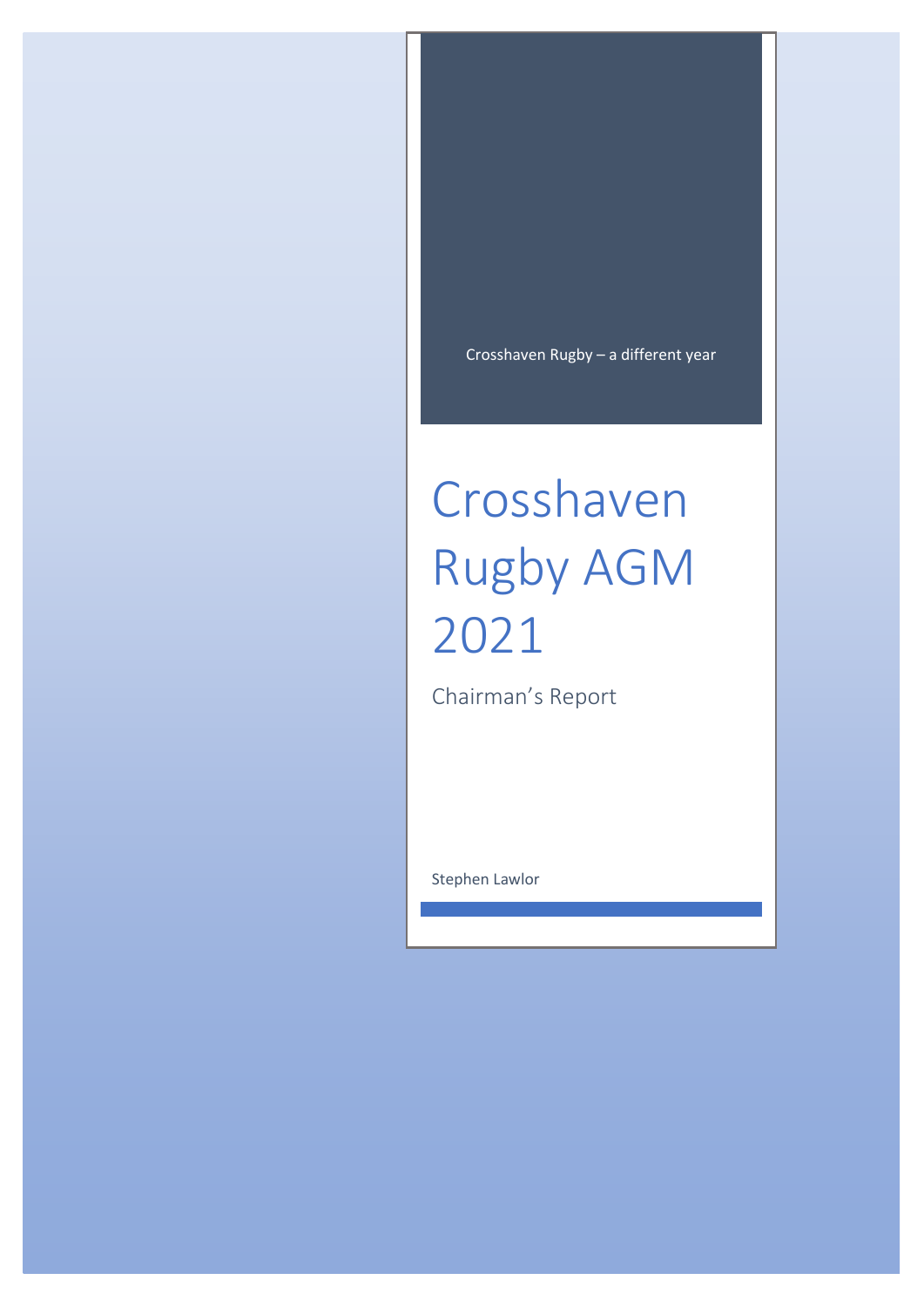# 2020/2021 – A Rugby Club without Rugby

Crosshaven Rugby has triumphed over many challenges in its forty-nine years but no one could have imagined that we would be prevented from being able to engage in the sport that is our very reason for being - that we would not be able to play rugby. But so it was and as ever we looked not at what could not be done but what was possible. Whereas we could not enjoy our minis, juveniles and J1s competing on the field we could and did use the time to ensure that when we do get back to business, our facilities will support our ambitions.

## Finances

When the club was faced with a prolonged time without our primary sources of income, we called on our trustworthy and massively loyal membership and once again they responded with incredible generosity. Although the prospect of no rugby was very unwelcome, the one bright side was that we would have the opportunity to address the drainage on our two pitches. Last year we initiated a GoFundMe project to raise money with which we could leverage government grants to undertake the drainage project.

Thanks to the generosity of the members and the efforts of Mick Smith, we were able to submit a well-funded application for a Government Sports Capital grant. The grants have not yet been awarded but if, as we hope, we are successful we are ready to move quickly on the drainage project.

We also benefited from an IRFU grant for which less than half of the clubs in Ireland were in a position to apply. Thanks to our treasurer, Paul Cogan, for ensuring that our accounts were in good order and for working through the arduous process to provide the detailed financial information required.

Our thanks to our sponsors, Paul O'Brien of The Lodge, Phil Neville, Dave Guilfoyle and Mick Smith for their continued support and also to the many members who, despite circumstances, continue to pay their membership dues which allow us to pay those charges associated with running a club that never go away.

#### Projects

The transformation of our gym in a few short weeks has been amazing. It has been on our to-do list probably too long, but it is now a testament to what can be done with a little determination and the astute use of a little capital. Led once again by Mick Smith on the funding side and Mick Goode on the execution, the project has delivered a vastly improved gym. This €23,000 investment has been made possible by members' contributions and the Cork County Council Community Fund Scheme. We would like to thank councillors Audrey Buckley and Seamus McGrath for their support for our application.

Most of our teams are now back enjoying training and as society normalises and as soon as is permissible, we will reengage in our normal activities. Merle O'Connell has kindly volunteered to run the summer camp again this year and that will take place on July 26<sup>th</sup> to 28<sup>th</sup>. We will pursue the possibility of running the golf classic and hopefully the J1s will be able to revive the tag tournament.

We are also working towards launching a fund-raiser called "Split the Bucket" to raise money on a sustainable basis to help bridge the gap between recurring expenses and income. Our thanks to Darren O'Keeffe, Dean Crowley and Jason Brady for spearheading this initiative.

Our fiftieth anniversary is coming up next year and although a full season away it is important that work starts now to ensure that we honour those who founded the club and our progress over the last fifty years. Our sincere thanks to Liz Deane who has volunteered to coordinate activities during